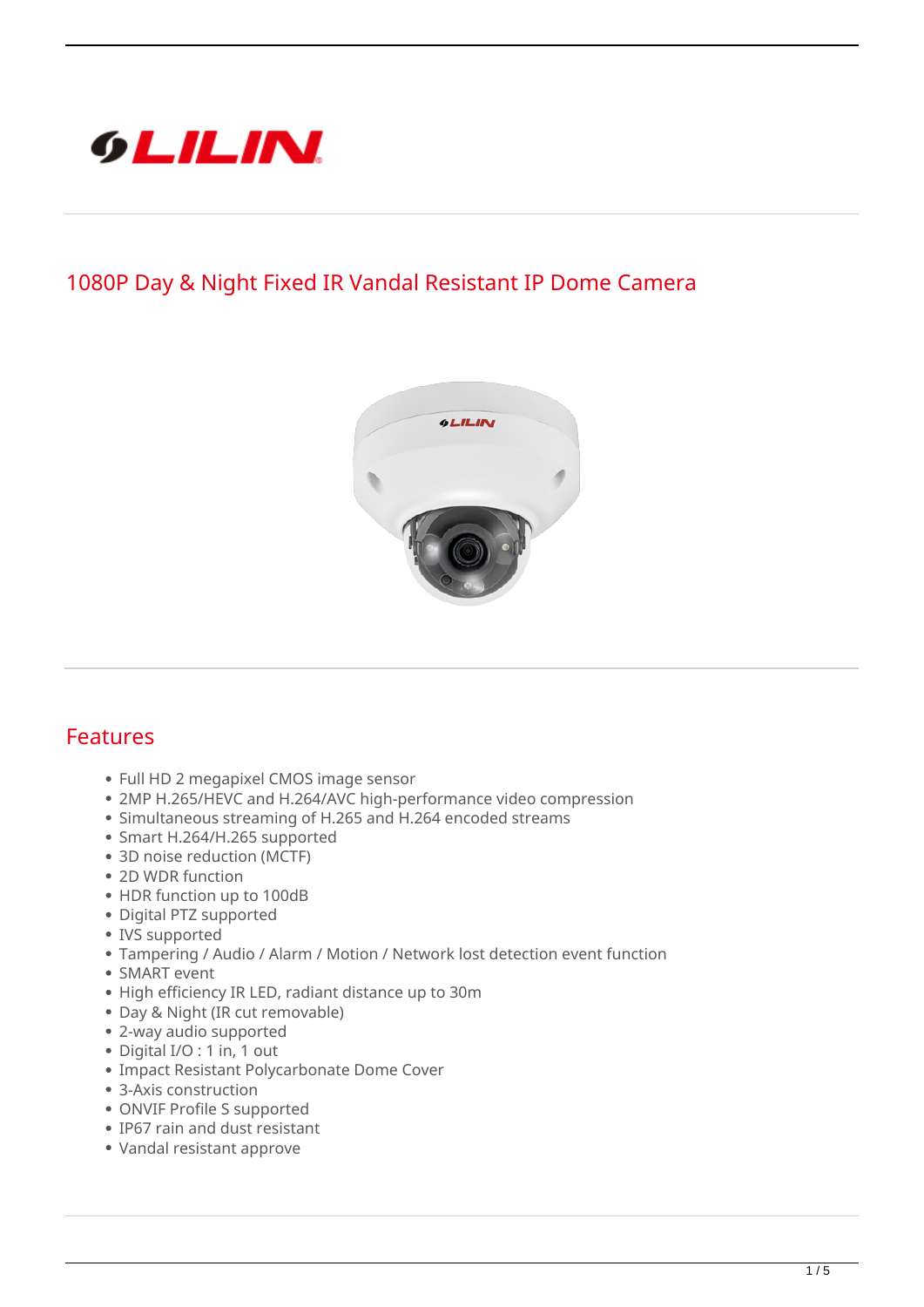## **Specifications**

| Model                                     | P2R6322AE2                                                               |
|-------------------------------------------|--------------------------------------------------------------------------|
| Min. illumination/Low Light Mode (Colour) | Color: 0.005 Lux at F1.6; B/W: 0.002 Lux at F1.6; 0                      |
|                                           | Lux with IR LED ON                                                       |
| <b>Starting Temperature</b>               | $-10^{\circ}$ C – +50 $^{\circ}$ C (14 $^{\circ}$ F – 122 $^{\circ}$ F)  |
| Operating temperature                     | $-40^{\circ}$ C – +50 $^{\circ}$ C (-40 $^{\circ}$ F – 122 $^{\circ}$ F) |
| Storage temperature                       | $-25^{\circ}$ C – +60 $^{\circ}$ C (-13 $^{\circ}$ F – 140 $^{\circ}$ F) |
| Operating humidity                        | 0% - 90% RH                                                              |
| Power Supply                              | DC12V ±10% / PoE (IEEE 802.3af compliant)                                |
| <b>Power Consumption</b>                  | DC12V, 6W / PoE, 7.5W                                                    |
| Lens                                      | 2.8mm                                                                    |
| Iris                                      | F1.6                                                                     |
| Angle of View                             | 104.4° (H) 58.1° (V) 119.1° (D)                                          |
| Peak wavelength                           | 850nm                                                                    |
| Beam Spread                               | $60^\circ$                                                               |
| Max IR distance                           | 30M                                                                      |
| Pick Up Element                           | 1/2.8" CMOS image sensor                                                 |
| Effective pixels                          | 1945 (H) $\times$ 1097 (V) = 2,133,665 (pixels)                          |
| <b>CE</b>                                 | Yes, EMI CLASS B                                                         |
| <b>FCC</b>                                | Yes, EMI CLASS B                                                         |
| IP Rating                                 | <b>IP67</b>                                                              |
| Vandal Resistant Rating / IK Rating       | <b>IK10</b>                                                              |
| CPU                                       | Intel® Core™ i7 or higher grade                                          |
| <b>OS</b>                                 | Windows 7 or above                                                       |
| <b>RAM</b>                                | 8GB or above, Dedicated Graphics Card                                    |
| Web browser                               | Microsoft® Internet Explorer® 9 or above                                 |
| Dimensions                                | $Ø110 \times 89$ (H) mm                                                  |
| Weight                                    | 520g                                                                     |
| <b>Casing Material</b>                    | Aluminum alloy                                                           |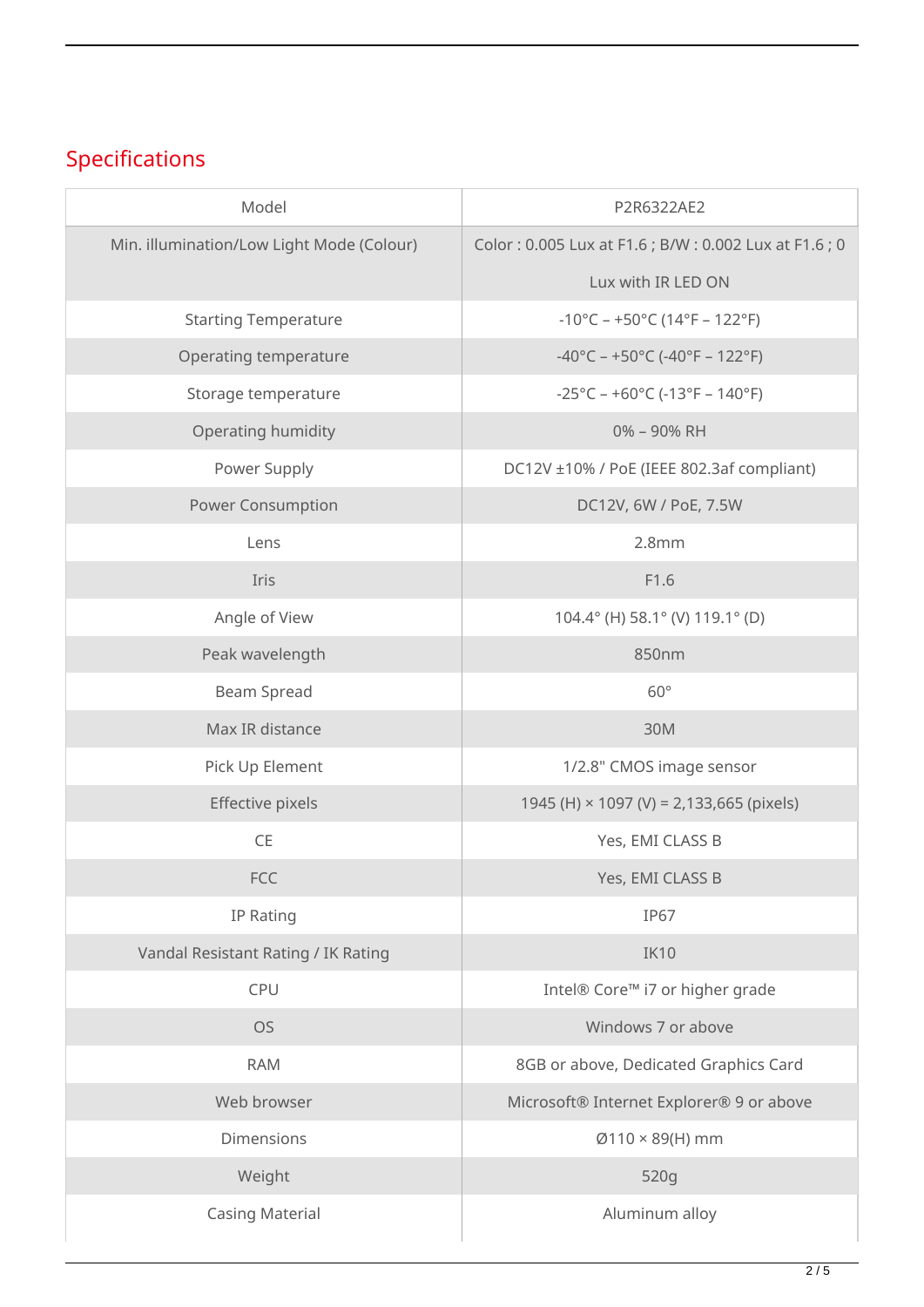| Audio Input / Output       | Mono, 1.98 Vp-p, 2.2ΚΩ, Terminal Block                 |
|----------------------------|--------------------------------------------------------|
| Audio                      | Two-way Audio, G.711 u-law / PCM / AAC, SIP, External  |
|                            | Microphone Required                                    |
| Alarm Input / output       | Digital 1 input (TTL, +3 - 5VDC) / 1 Output (MOS Relay |
|                            | contact N.O., Load.max.                                |
|                            | 40VDC,450mW/300mA,450mW), Terminal block               |
| Video Compression          | H.265/HEVC main profile, H.264 main and high profile   |
|                            | , Motion JPEG                                          |
| Video streaming            | RTP/HTTP, RTP/TCP, RTP/UDP, Multicast 4                |
|                            | configurable streams in H.265 and H.264 and Motion     |
|                            | JPEG, configurable frame rate and bandwidth            |
| Number of streams          | $\overline{4}$                                         |
| Video bitrate              | 128Kbps - 12Mbps; Frame rate and bit rate              |
|                            | controllable on-the-fly; VBR / CBR / GOP supported,    |
|                            | Fixed bitrate, Smart H.264/H.265                       |
| Encryption                 | Base64 HTTP encryption, HTTPS encryption               |
| Authentication             | Digest HTTP authentication, RTSP authentication,       |
|                            | 802.1x, DDNS via HTTPS                                 |
| <b>Address Filter</b>      | IP address filter, MAC address filter                  |
| Access                     | Multiple user access levels with password protection   |
| User accounts              | 10 simultaneous users                                  |
| Multi IP address           | Yes                                                    |
| Resolution                 | 2MP(1920 × 1080), 1.3MP(1280 × 960), 1MP(1280 ×        |
|                            | 720), D1(720 × 480, 720 × 576), VGA(640 × 480),        |
|                            | $CIF(352 \times 240)$                                  |
| <b>Frame Rates</b>         | Normal mode 60Hz: 60 fps @ 1920 × 1080 50Hz: 50        |
|                            | fps @ 1920 × 1080 HDR mode 60Hz: 30 fps @ 1920 ×       |
|                            | 1080 50Hz: 25 fps @ 1920 × 1080                        |
| <b>Scanning System</b>     | Progressive Scan                                       |
| <b>Infrared Cut Filter</b> | Auto / Day (Color) / Night (Mono) / Schedule           |
| <b>White Balance</b>       | ATW-NARROW / ATW-WIDE / AWC(MANUAL)                    |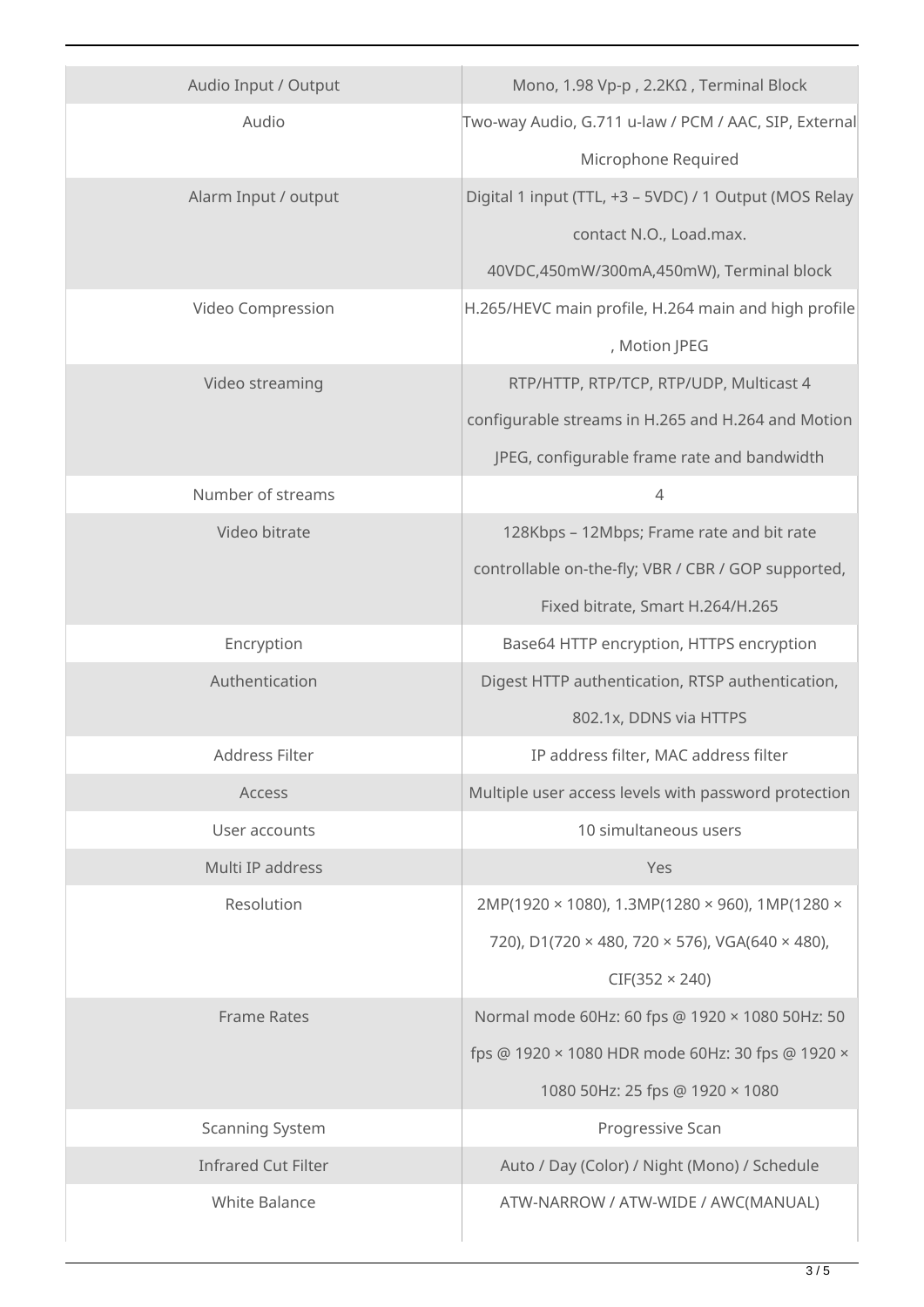| <b>Back Light Compensation (BLC)</b> | Yes                                                    |
|--------------------------------------|--------------------------------------------------------|
| <b>Electrical Shutter</b>            | $1/30(1/25)s - 1/30000s$                               |
| Sense Up                             | Off / x2 / x4 / x8 / x16 / x32                         |
| Sense Up+                            | Yes                                                    |
| <b>Auto Gain Control</b>             | 60 dB Variable Gain                                    |
| S / N Ratio                          | More than 50dB (AGC off)                               |
| <b>3D Noise Reduction</b>            | Off / 1 - 32 Selectable                                |
| 2D WDR                               | Off / Auto / x2 / x3 / x4 (by normal mode) Support     |
|                                      | Onvif                                                  |
| High Dynamic Range(HDR)              | Up to 100dB (by HDR mode, 2 shutter line interleave)   |
| Privacy Masking                      | Off / On (4 zones)                                     |
| Image Effects                        | Brightness, Contrast, Hue, Saturation, Sharpness,      |
|                                      | Mirror, Flip, Rotation, Overexposure Reduction         |
| EV (Exposure Value)                  | Adjustable                                             |
| Lens distorsion correction (LDC)     | Yes                                                    |
| Mobile phone                         | Integrated to LILIN mobile app (LILIN Viewer), iPhone, |
|                                      | iPad, Android support                                  |
| Video Management                     | ONVIF Profile S / IVS events, LILIN Navigator          |
|                                      | Enterprise 2.0 support, Third party VMS through LILIN  |
|                                      | <b>HTTP API</b>                                        |
| SD Card (recording)                  | Support (128GB) Micro SD/SDHC/SDXC card for            |
|                                      | circular recording (card is not included)              |
| Maintenance                          | Firmware update via HTTP and IP Scan; Firmware         |
|                                      | available at web site                                  |
| IVS Basic 1.0                        | Motion Detection, Tampering Detection, Advanced        |
|                                      | Motion Detection, Traffic Light Detection, Tripwire    |
|                                      | Detection, Object Counting                             |
| Alarm event triggers                 | Motion / Tamper / Audio / Alarm / Network lost         |
|                                      | detection / SmartEvent                                 |
| Alarm event actions                  | FTP / SMTP / HTTP post / SD card / SAMBA / SMTP        |
|                                      | Trap                                                   |
|                                      |                                                        |